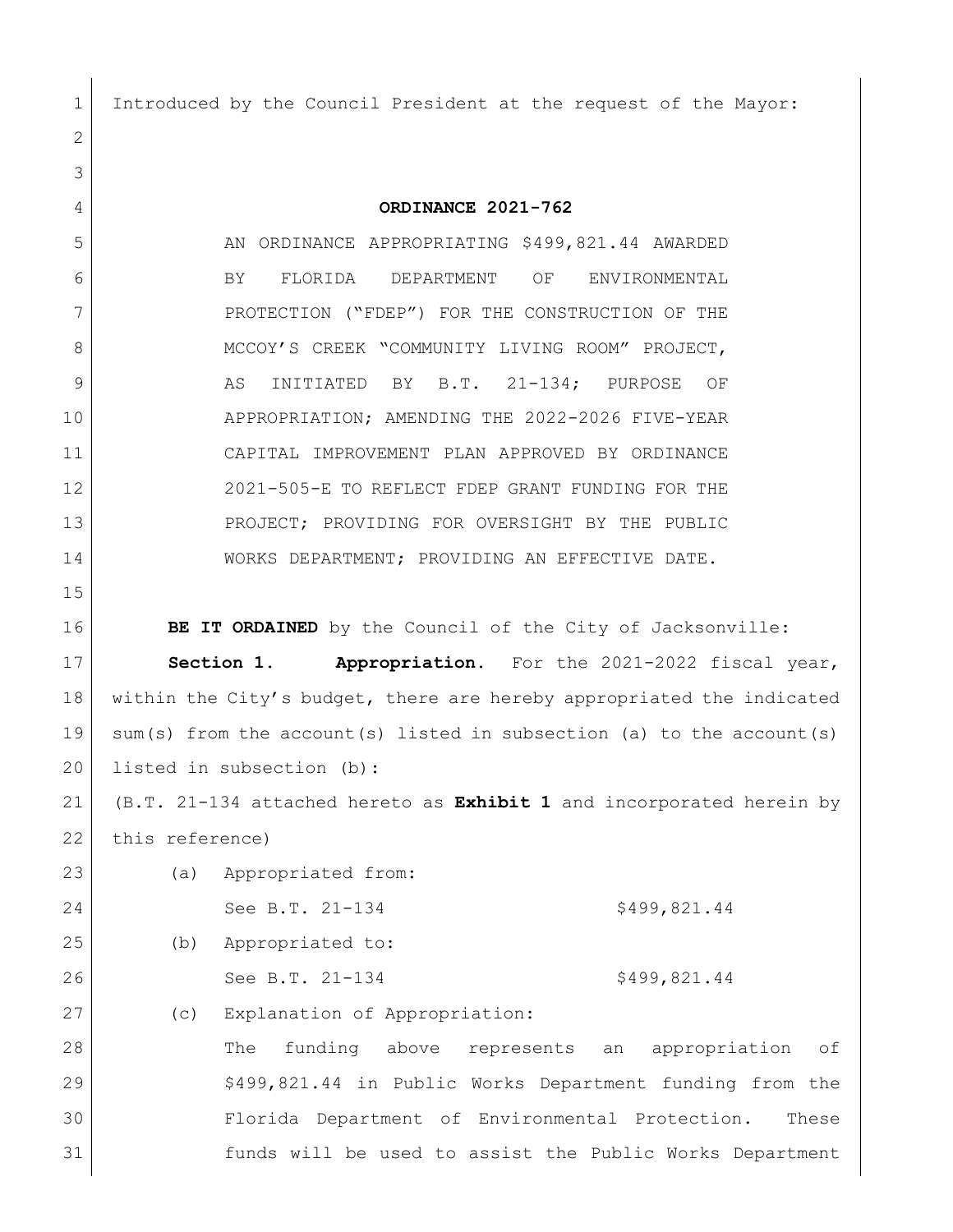1 With construction of the "Community Living Room" project 2 along McCoy's Creek channel to provide an outdoor community 3 space and mitigate current drainage issues. The grant 4 period will conclude June 30, 2022.

 **Section 2. Purpose.** The purpose of the appropriation in Section 1 is to support the Public Works Department with construction of the "Community Living Room" project along McCoy's Creek channel to provide an outdoor community space and mitigate current drainage issues. A copy of the Federally-Funded Florida Department of Environmental Protection Grant Agreement (Agreement Number: R2235) providing the terms and conditions relative to receipt and expenditure of the grant funds has been placed **On File** with the Office of 13 Legislative Services.

 **Section 3. Capital Improvement Plan Amendment.** Ordinance 2021-505-E, adopting the 2022-2026 Five-Year Capital Improvement Plan (the "CIP") for the City and certain of its independent agencies, is hereby amended to provide funding for the Project, as more fully described in the Project Information Sheet, attached hereto as **Exhibit 2** and incorporated herein by this reference. The City Council finds that the deferral of this amendment of the CIP until the next annual budget and CIP review will be detrimental to the best interests of the community because such deferral will result in unnecessary delay 23 of the Project and loss of grant funding for the Project. Pursuant to Section 122.605(c), *Ordinance Code*, enactment of this Ordinance requires the affirmative vote of two-thirds of the City Council members present at the meeting because of the CIP amendment set forth in this section. This Ordinance shall constitute an amendment to Ordinance 2021-505-E. In all other respects, the Five-Year Capital Improvement Plan approved by Ordinance 2021-505-E shall remain 30 unchanged and continue in full force and effect.

**Section 4. Oversight.** The Public Works Department,